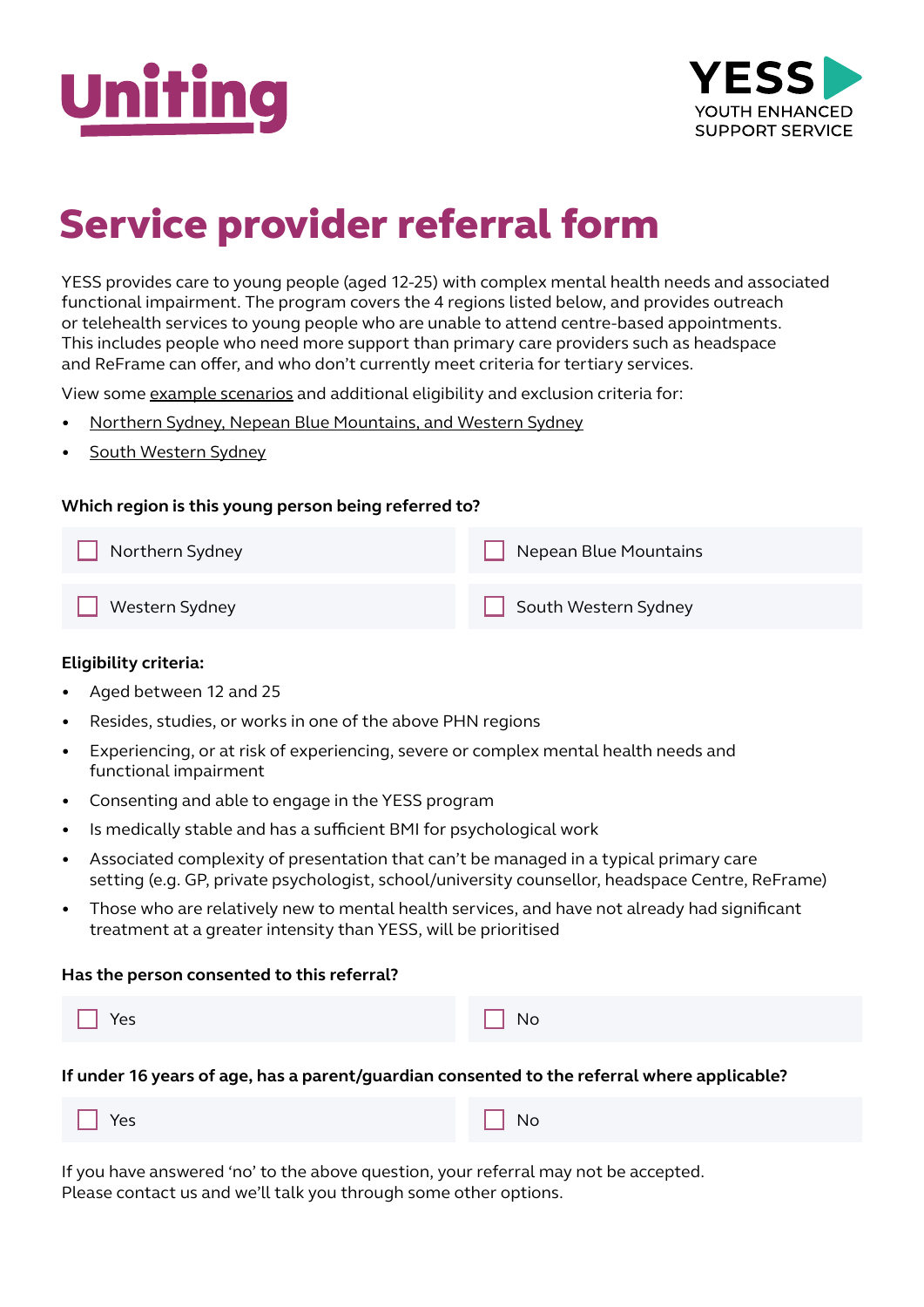#### **Important information about your referral:**

- Please note that this form is intended for service providers who are involved in the young person's care. If you are seeking assistance for yourself, or are a family member or friend wanting to refer your loved one, please contact us directly on **1800 YESS PM (1800 9377 76)**
- Please be aware that receipt of the referral does not indicate acceptance to the YESS service. The suitability of the referral will be determined following review by our team. If you have any queries about your referral, please contact us on **1800 YESS PM (1800 9377 76),** or at **yess[@uniting.org](mailto:yess%40uniting.org?subject=)**
- Information on this form will assist our team in determining suitability and with the assessment process. Therefore, please complete this form with as much information as possible and provide any supporting clinical documentation available. If the referral does not have adequate information, please be aware that we may need to contact you for further information in order to proceed with the referral.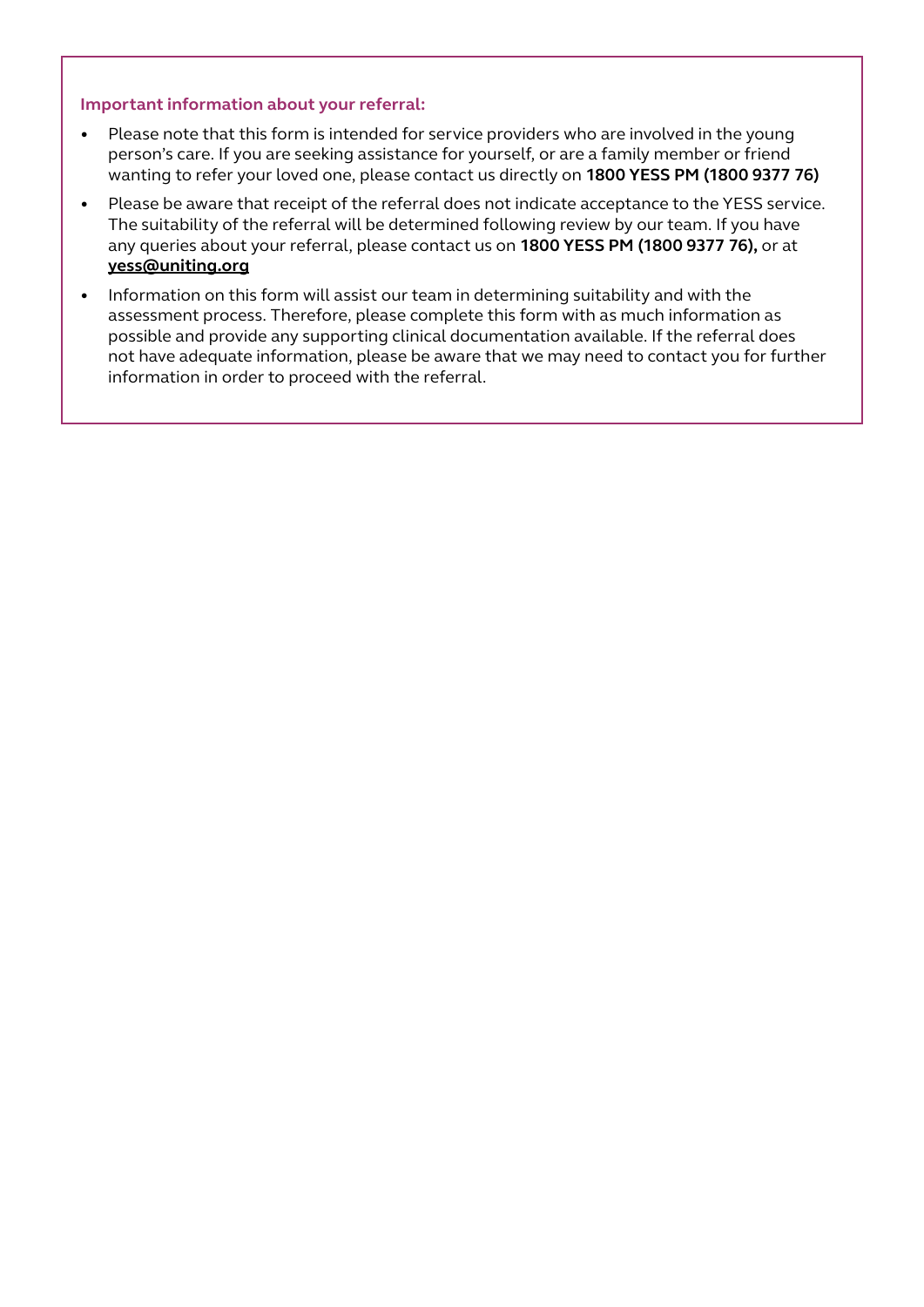# Section 1: Young person's details

| First name:            | Last name:                    |
|------------------------|-------------------------------|
| Date of birth:         | Country of birth:             |
| Gender:                | Gender pronoun(s):            |
| School name:           | Student year:                 |
| Country of birth:      | Parents' country<br>of birth: |
| Preferred<br>language: | Language spoken<br>at home:   |
| Interpreter<br>needed: | Interpreter<br>language:      |
| Phone number:          | Mobile number:                |
| Email address:         |                               |
| Home address:          |                               |
| Surburb:               | Postcode:                     |

# Section 2: Next of kin

| Full name:                                     |                |    |
|------------------------------------------------|----------------|----|
| Relationship to young person:                  |                |    |
| Phone number:                                  | Mobile number: |    |
| Do we have permission to speak to this person? | Yes            | No |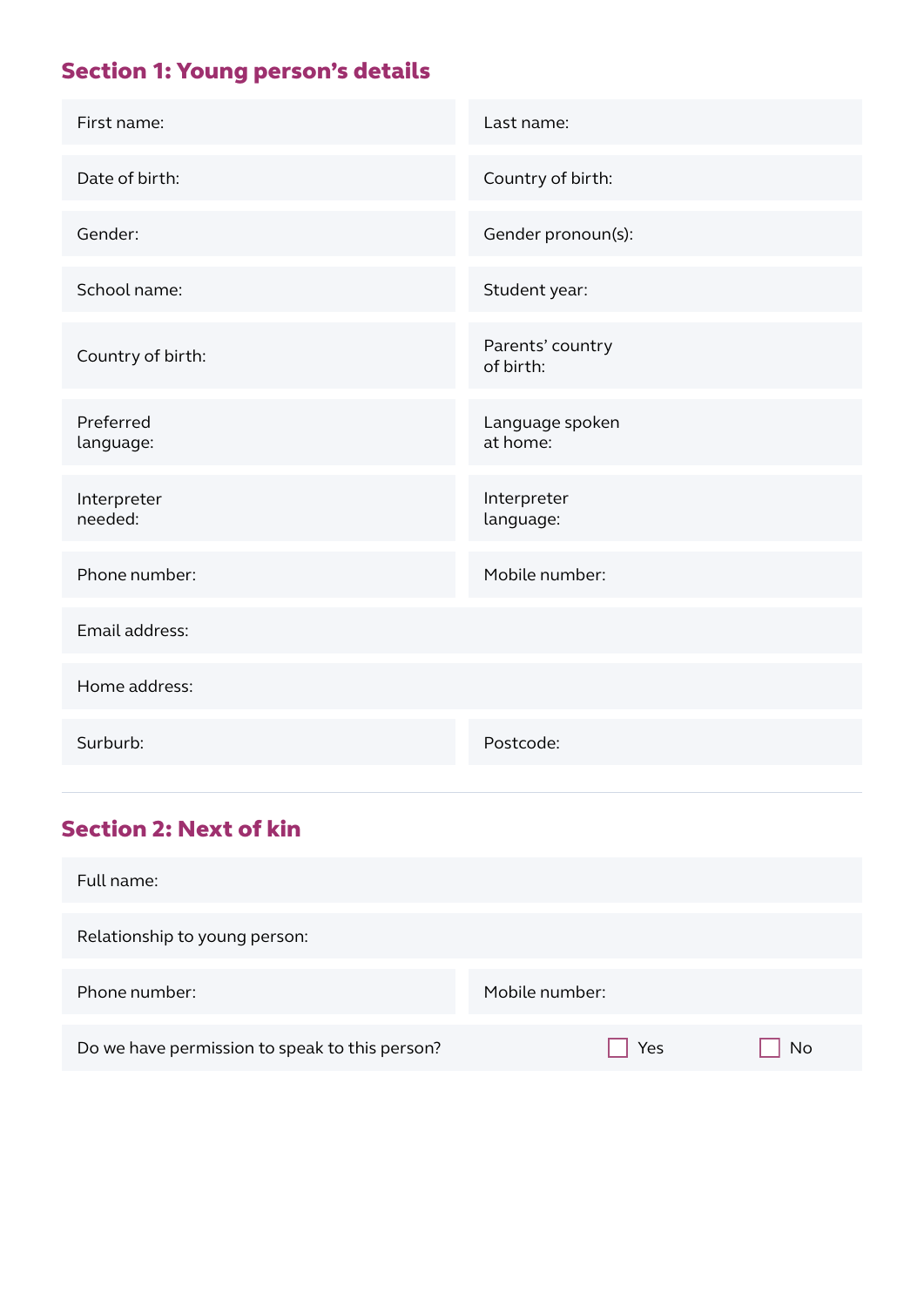### Section 3: Health information

### **Presenting issues/reasons for referral:**

Please attach any additional notes, discharge summaries, assessment information

**Please list details of primary mental/physical health diagnoses and any other conditions that impact on the young person's wellbeing:**

### **Current medications/treatments:**

Please provide details

| Antipsychotics          | Antidepressants |
|-------------------------|-----------------|
| Anxiolytics             | Other           |
| Hypnotics and sedatives |                 |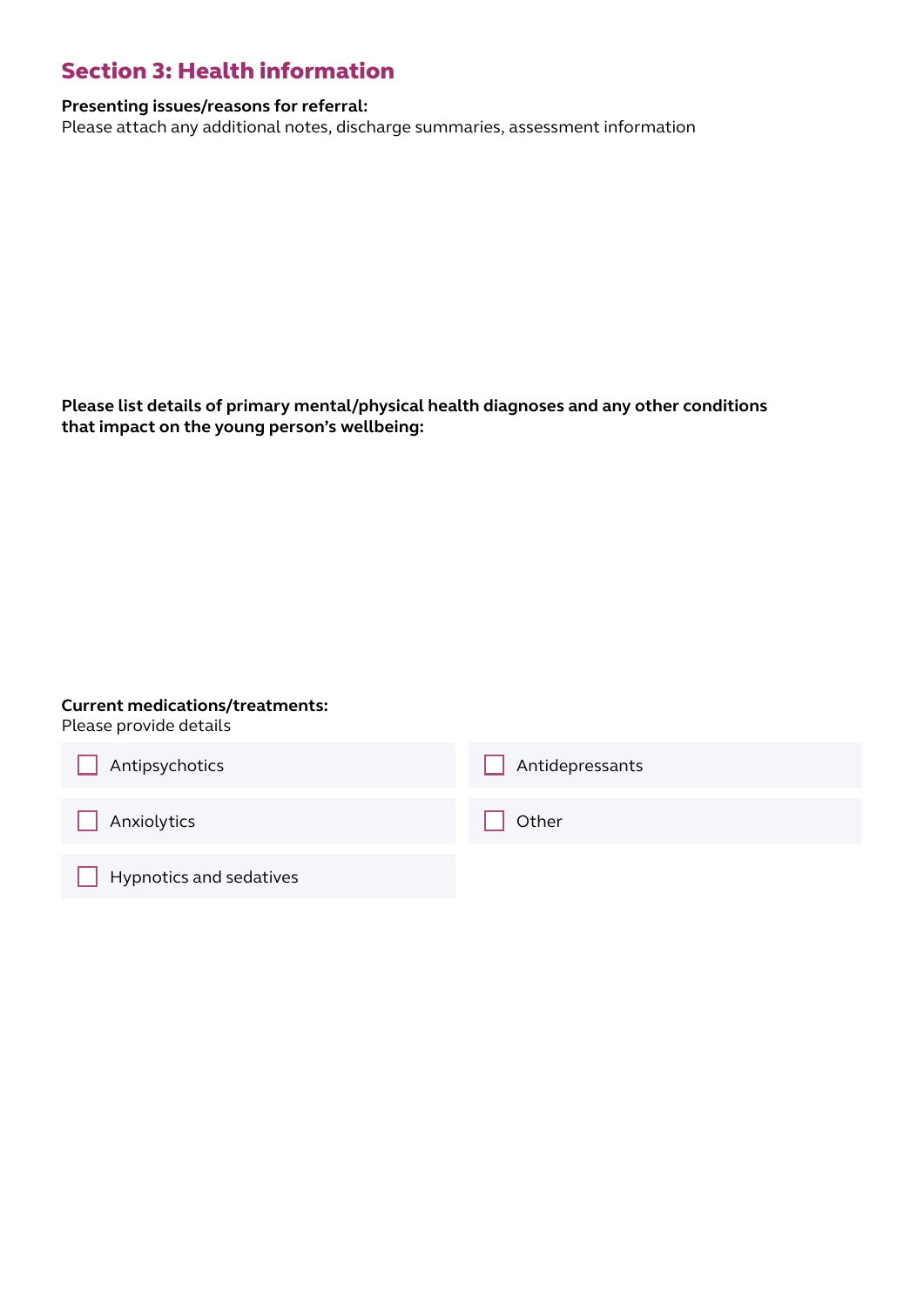# Section 4: Current and previous support details

Please note: YESS works routinely with community GPs to coordinate care and at times, offer telepsychiatry appointments. In order for this service to be accessible, please ensure the relevant GP information and associated consent is outlined below.

Is the young person currently, or have they previously been, engaged with any of the following:

| <b>Care provider type</b><br>(Please tick)                 |   | <b>Name and contact details</b> | <b>Consent to liaise?</b><br>(Please tick) |
|------------------------------------------------------------|---|---------------------------------|--------------------------------------------|
| General<br>Practitioner                                    |   |                                 |                                            |
| School<br>Counsellor                                       |   |                                 |                                            |
| Private<br>Psychologist                                    |   |                                 |                                            |
| Psychologist-<br>Assess Plus or Mental<br>Health Care Plan | H |                                 |                                            |
| Homelessness<br>Service                                    |   |                                 |                                            |
| <b>Public Mental</b><br><b>Health Service</b>              |   |                                 |                                            |
| Psychiatrist                                               |   |                                 |                                            |
| Child Protection<br>Agency                                 |   |                                 |                                            |
| Drug and<br><b>Alcohol Service</b>                         |   |                                 |                                            |
| Employment<br>Service                                      |   |                                 |                                            |
| Other                                                      |   |                                 |                                            |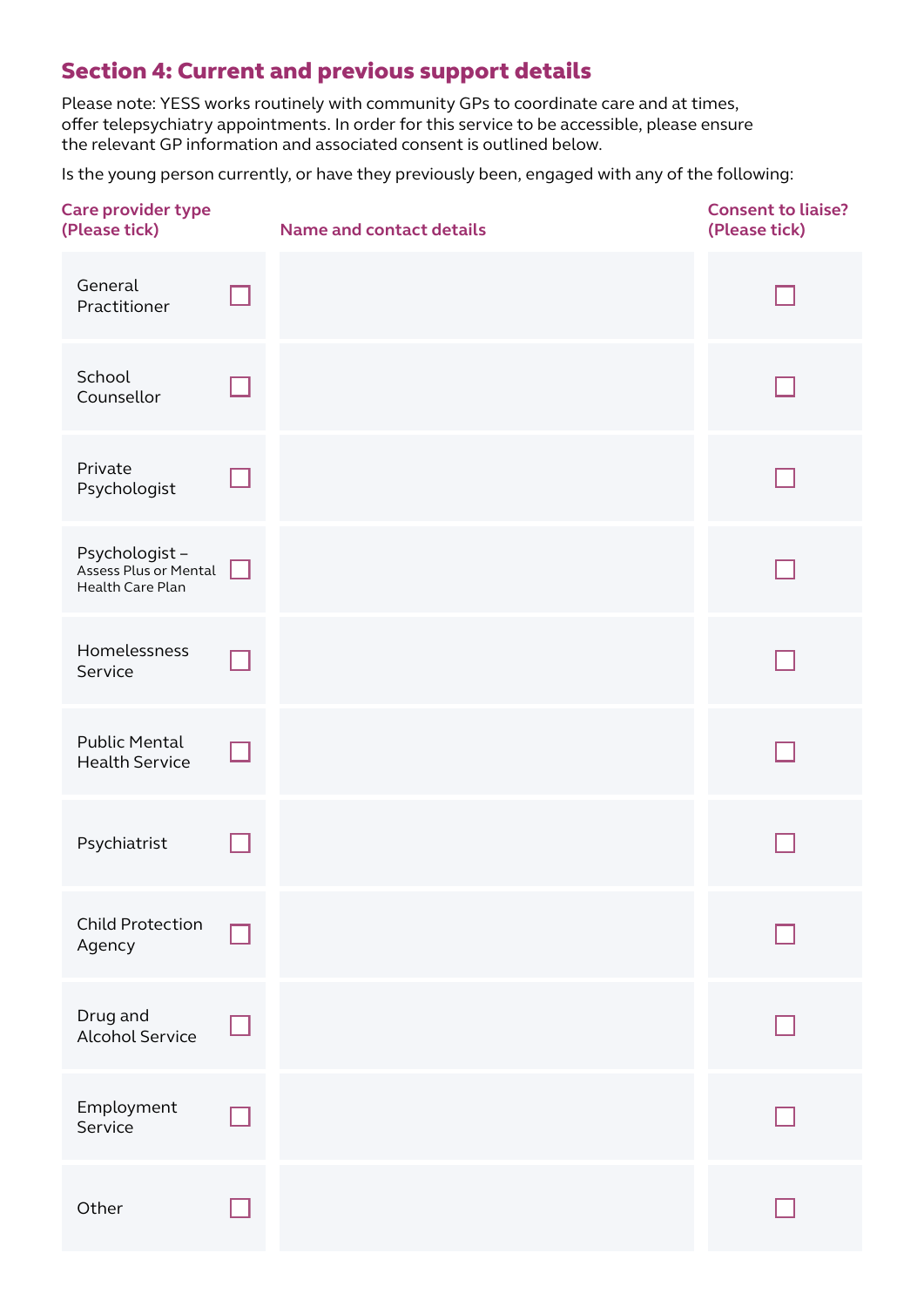### Section 5: Demographics

| Does the young person identify as: |         |                               |                                       |  |
|------------------------------------|---------|-------------------------------|---------------------------------------|--|
| Aboriginal                         |         |                               | Aboriginal and Torres Strait Islander |  |
| Torres Strait Islander             |         | Neither                       |                                       |  |
| <b>Marital status:</b>             |         |                               |                                       |  |
| Never married                      |         | Married (registered de facto) |                                       |  |
| Divorced                           | Widowed |                               | Separated                             |  |
| <b>Housing status:</b>             |         |                               |                                       |  |
| Owned home                         |         | Private rental                |                                       |  |
| Social housing Aboriginal          |         | Boarding house                |                                       |  |
| Community housing                  |         | Public housing                |                                       |  |
| Emergency housing                  |         | Homeless                      |                                       |  |
| Living arrangement:                |         |                               |                                       |  |
| Lives with parent(s)/guardian(s)   |         | Lives with partner            |                                       |  |
| Lives alone                        |         | Lives with children           |                                       |  |
| Lives with other family            |         |                               |                                       |  |
| <b>Employment status:</b>          |         |                               |                                       |  |
| Full-time employment               |         | Part-time employment          |                                       |  |
| Casual employment                  |         | Studying at school            |                                       |  |
| Unemployed                         |         | Studying at university/TAFE   |                                       |  |
| Not in labour force                |         |                               |                                       |  |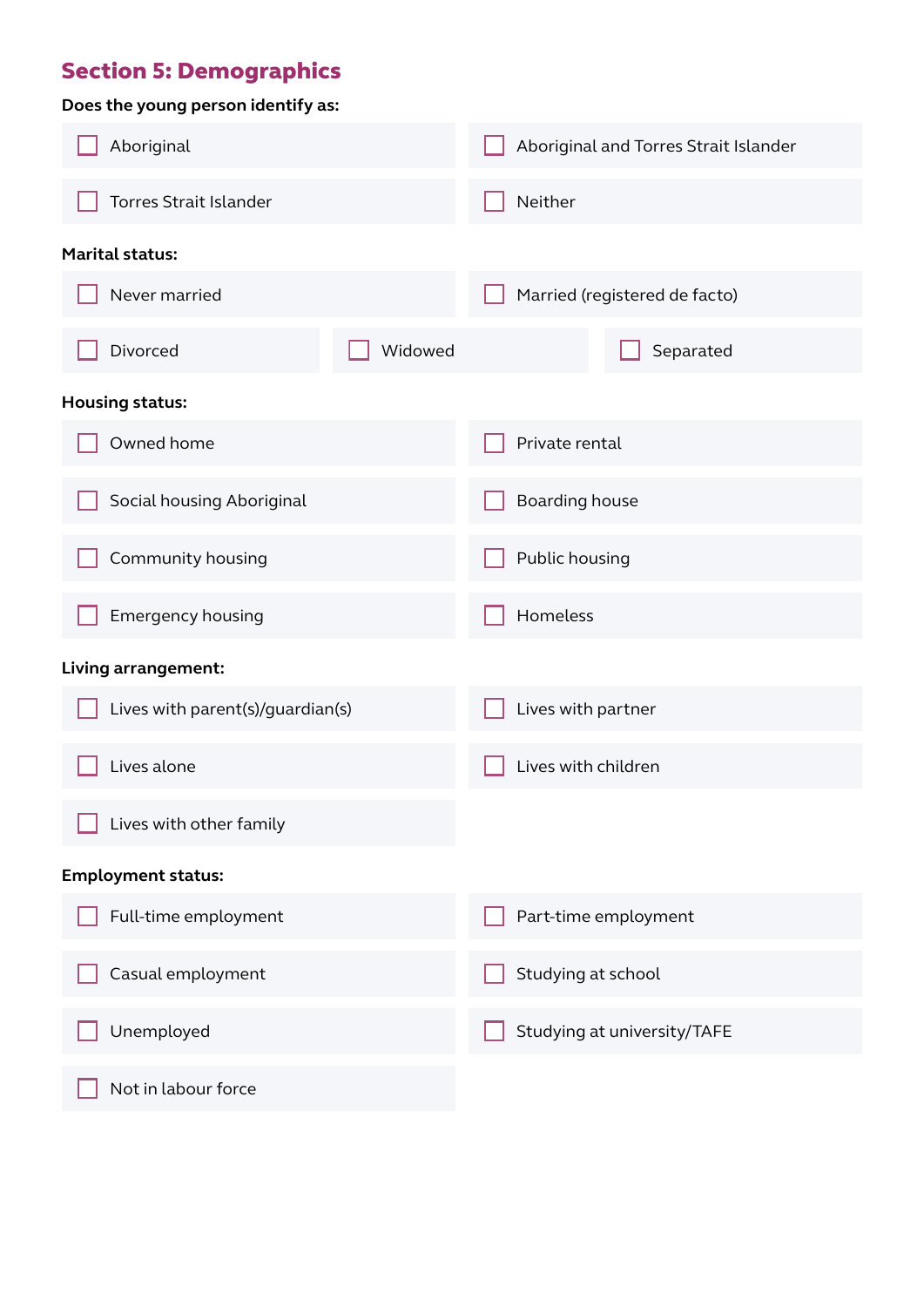# Section 5: Demographics continued

### **Income source:**

| <b>No</b> |  |
|-----------|--|
|           |  |
|           |  |
|           |  |

# Section 6: Safety considerations (Please note these are not exclusion criteria)

| <b>Risk of suicide?</b>             |                              |
|-------------------------------------|------------------------------|
| Yes                                 | $\operatorname{\mathsf{No}}$ |
| Details:                            |                              |
| Non-suicidal self injury?           |                              |
| Yes                                 | No                           |
| Details:                            |                              |
| Substance use?                      |                              |
| Yes                                 | $\mathsf{No}$                |
| Details:                            |                              |
| Past physical or verbal aggression? |                              |
| Yes                                 | $\operatorname{\mathsf{No}}$ |
| Details:                            |                              |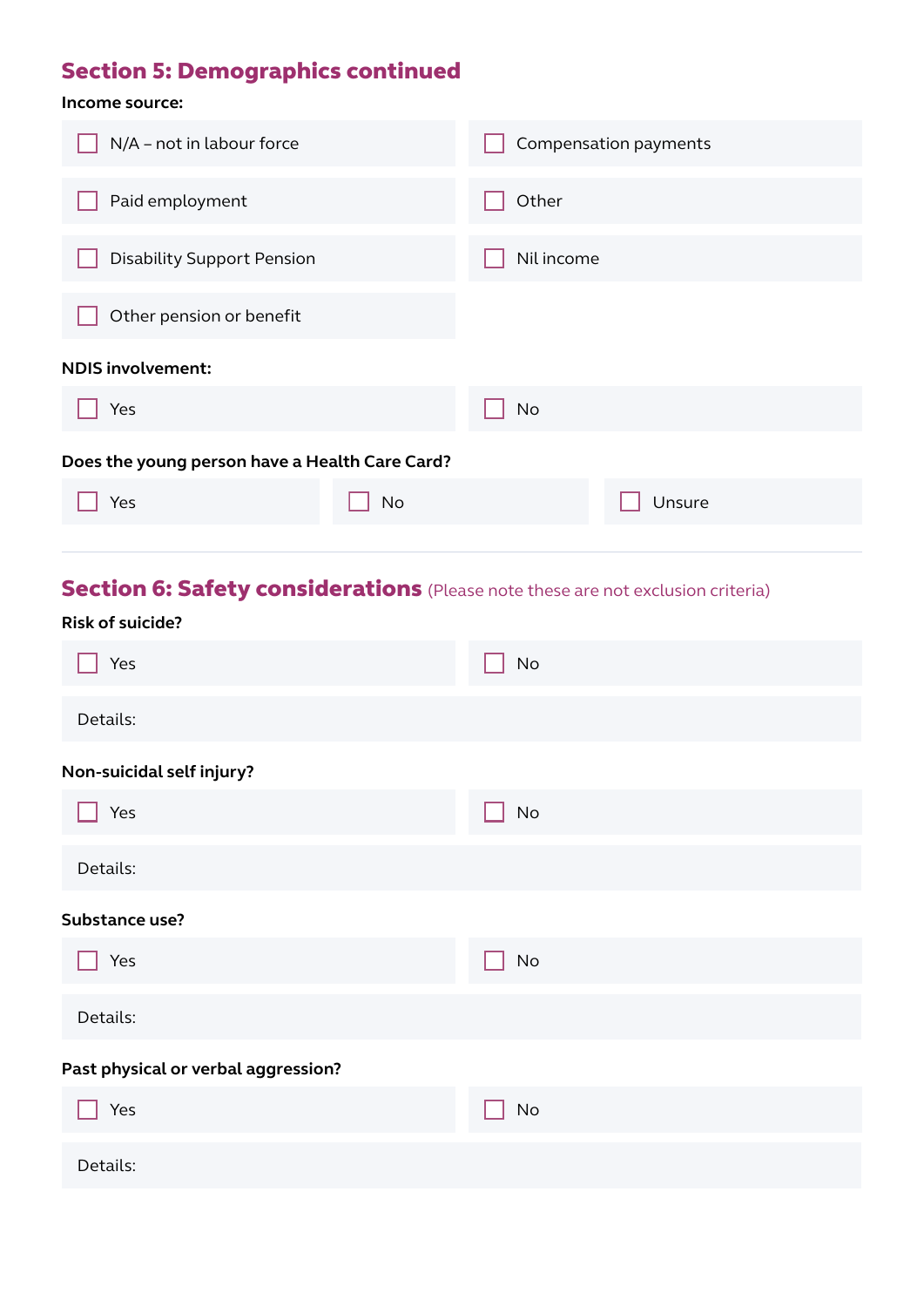# Section 6: Safety considerations continued

|  | At risk of homelessness? |  |
|--|--------------------------|--|
|--|--------------------------|--|

| Yes                               | No        |
|-----------------------------------|-----------|
| Details:                          |           |
| Risk taking/impulsive behaviours? |           |
| Yes                               | <b>No</b> |
| Details:                          |           |

### Section 7: Additional information

Please outline any additional information, history, or anything else you or the young person would like to add: